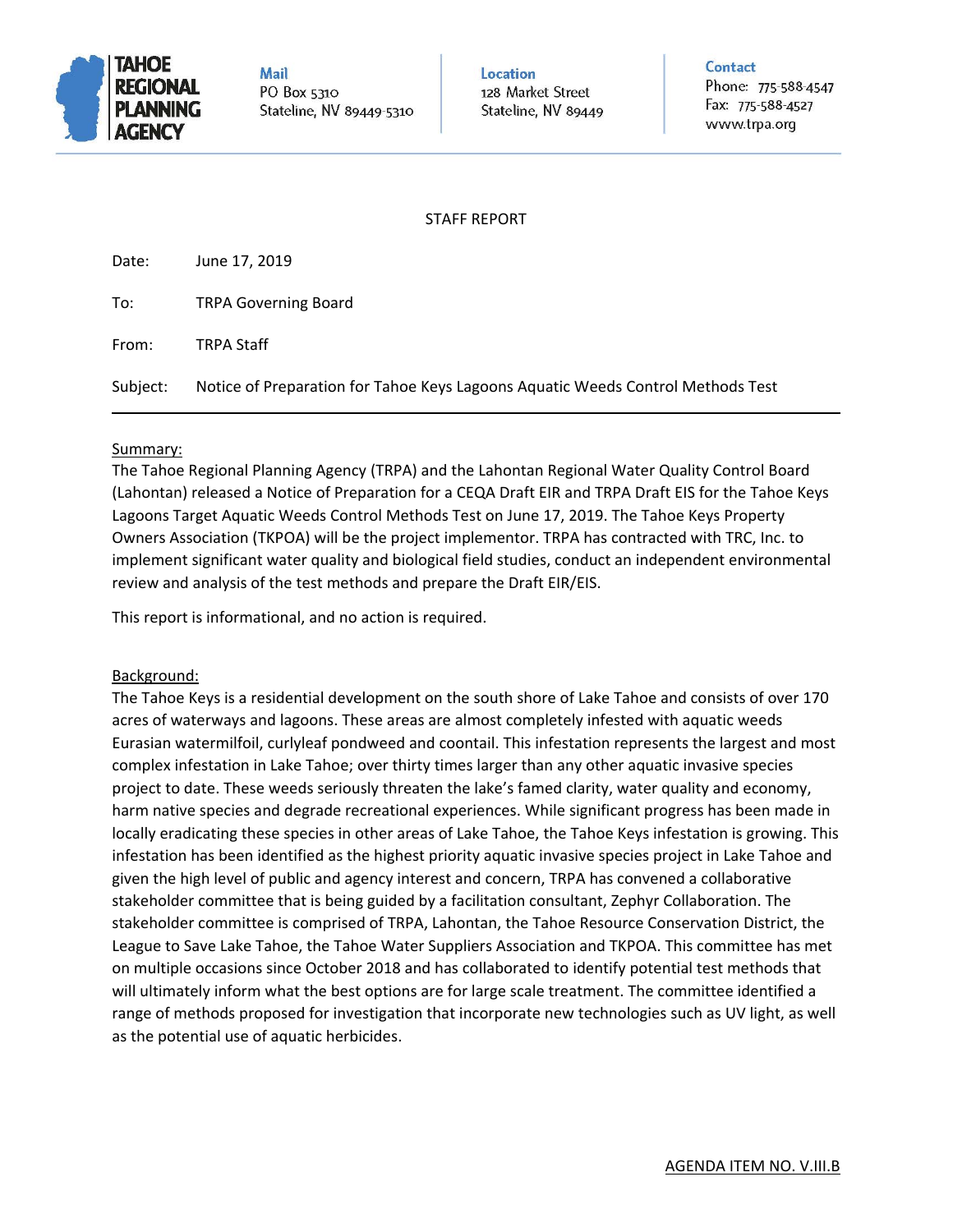The collaboratively developed project description identifies eighteen (18) sites that equate to 17% of the total surface area of the Tahoe Keys waterways to be used for testing treatment methods over a twoyear time frame. Specific methodologies will be refined with input from the public and partner organizations during the scoping period. The goal of the project is to test control methods that will:

- Reduce target aquatic weed infestation as much and as soon as feasible to help protect lake Tahoe,
- Bring target aquatic weed infestation to a manageable level,
- Improve water quality of the Tahoe keys waterways and reestablish native aquatic habitat,
- Improve navigation, recreational use, as well as enhancing aesthetic values, and
- Reduce the potential for target aquatic weed re-infestation after initial treatment.

The stakeholder committee identified the following measurable objectives to evaluate performance of control methods:

- Determine the effect on water quality in the Tahoe Keys lagoons through monitoring
- Achieve and maintain at least a 75% reduction in target aquatic weed biomass in test locations.
- Achieve and maintain a minimum of three (3) foot vessel clearance within navigation channels to maintain beneficial uses and prevent weed fragment generation and dispersal.

Due to the scale and interest in this project, two public engagement workshops have been planned, in addition to this hearing, during the scoping period. The workshops are scheduled on the following dates:

(Official CEQA scoping meeting and public workshop) (Public workshop) Lahontan Waterboard Annex North Tahoe Event Center 971 Silver Dollar Ave. **8318 North Lake Blvd.** South Lake Tahoe, CA Kings Beach, CA

**June 25, 2019 from 5:00 pm to 7:00 pm July 16, 2019 from 5:00 pm to 7:00 pm** 

Additional project information may be found on the project website: http://tahoekeysweds.org

# Contact Information:

For questions regarding this agenda item, please contact Dennis Zabaglo, at (775) 589‐5255 or dzabaglo@trpa.org.

# Attachments:

A. Notice of Preparation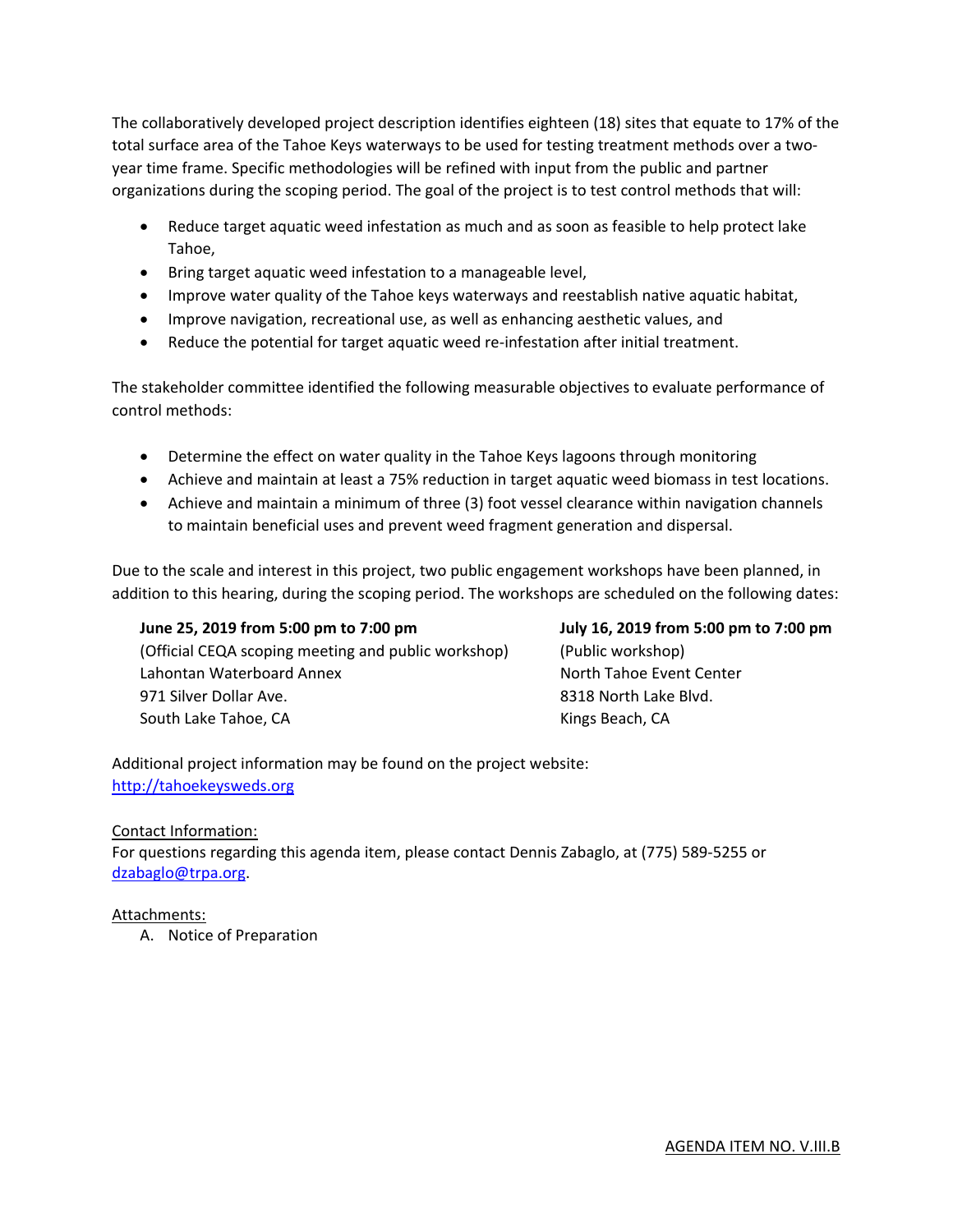# Attachment A

Notice of Preparation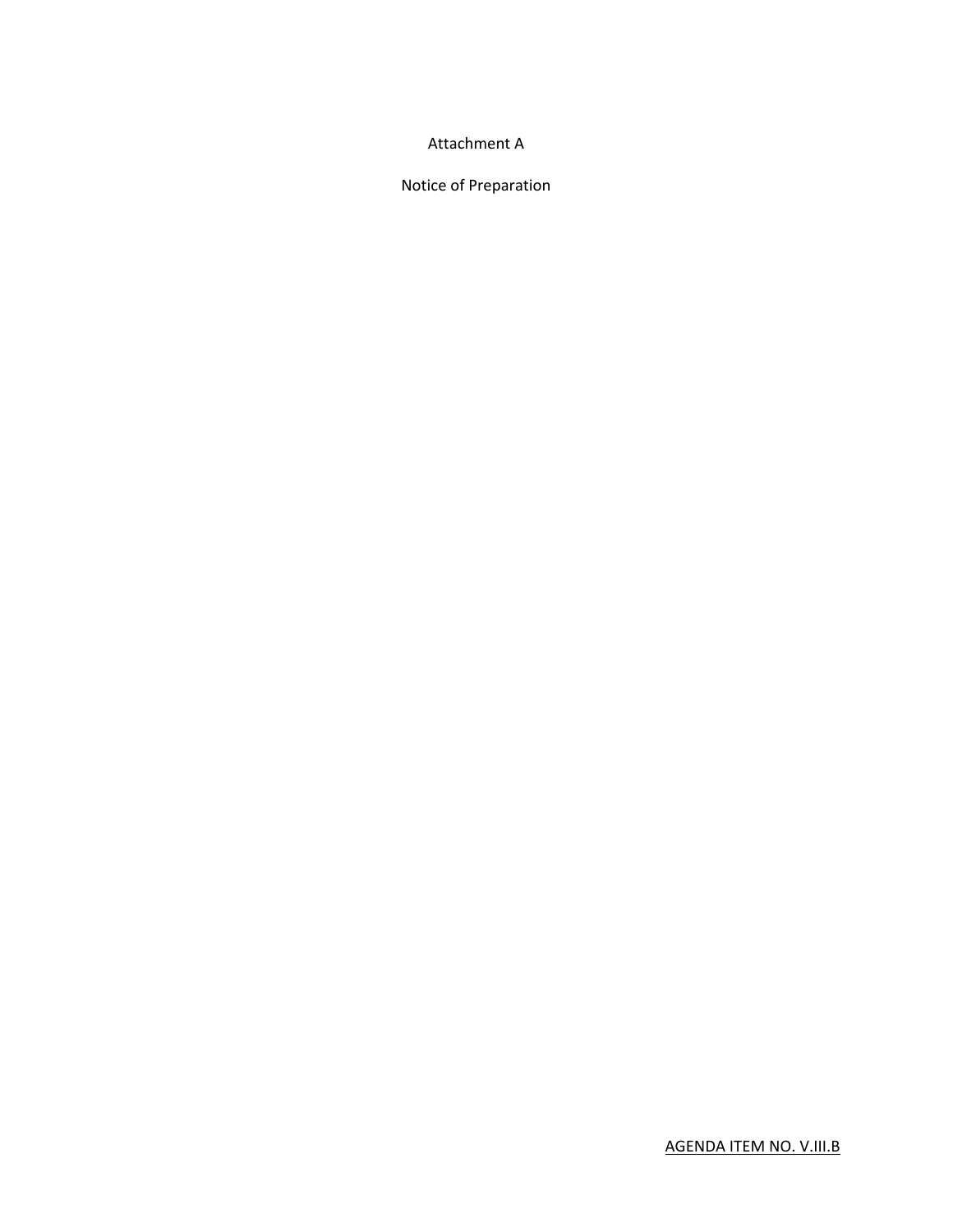



# **NOTICE OF PREPARATION for the TAHOE KEYS LAGOONS AQUATIC WEED CONTROL METHODS TEST**

| DATE:                 | June 17, 2019                                 |                                   |  |  |
|-----------------------|-----------------------------------------------|-----------------------------------|--|--|
| TO:                   | California State Clearinghouse                |                                   |  |  |
|                       | California Responsible Agencies               |                                   |  |  |
|                       | <b>California Trustee Agencies</b>            |                                   |  |  |
|                       | El Dorado County, County Clerk                |                                   |  |  |
|                       | <b>US Fish and Wildlife Service</b>           |                                   |  |  |
|                       | U.S. Army Corps of Engineers                  |                                   |  |  |
|                       | Nevada State Clearinghouse                    |                                   |  |  |
|                       | <b>Other Interested Agencies</b>              |                                   |  |  |
|                       | Washoe Tribe of Nevada and California         |                                   |  |  |
|                       | United Auburn Indian Community                |                                   |  |  |
|                       | <b>Interested Parties and Organizations</b>   |                                   |  |  |
|                       | <b>Affected Property Owners</b>               |                                   |  |  |
| <b>FROM:</b>          | <b>Tahoe Regional Planning Agency (TRPA)</b>  |                                   |  |  |
|                       | Lahontan Regional Water Quality Control Board |                                   |  |  |
| <b>LEAD AGENCIES:</b> | <b>Tahoe Regional Planning Agency</b>         | Lahontan Regional Water Quality   |  |  |
|                       | P.O. Box 5310                                 | <b>Control Board</b>              |  |  |
|                       | 128 Market Street                             | 2501 Lake Tahoe Boulevard         |  |  |
|                       | Stateline, Nevada 89449                       | South Lake Tahoe, CA 96150        |  |  |
| <b>CONTACTS:</b>      | Dennis Zabaglo, Aquatic Resources             | W. Russell Norman, P.E.           |  |  |
|                       | Program Manager                               | Water Resources Control Engineer  |  |  |
|                       | <b>Tahoe Regional Planning Agency</b>         | Lahontan Regional Water Quality   |  |  |
|                       | (775) 589-5255                                | Control Board                     |  |  |
|                       | dzabaglo@trpa.org                             | (530) 542-5435                    |  |  |
|                       |                                               | russell.norman@waterboards.ca.gov |  |  |

# **SUBJECT**

TRPA and Lahontan Regional Water Quality Control Board Notice of Preparation (NOP) to prepare an Environmental Impact Report (EIR) in accordance with the California Environmental Quality Act (CEQA) and a TRPA Environmental Impact Statement (EIS) for the proposed Tahoe Keys Lagoons Aquatic Weed Control Methods Test ("Project"). The joint environmental document will analyze the potential environmental effects of the Project.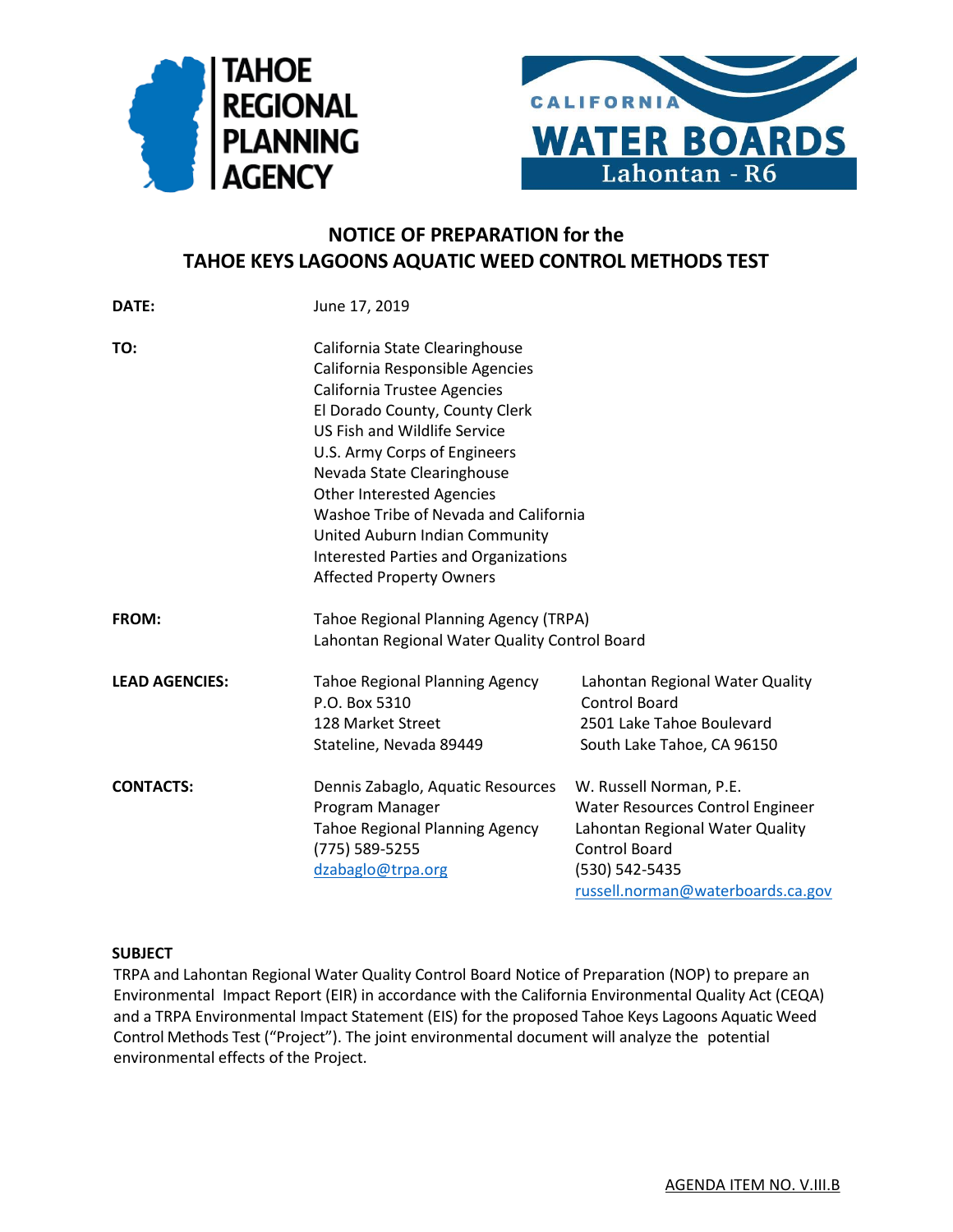# **PUBLIC REVIEW AND COMMENT PERIOD**

The Lead Agencies invite public comment on the scope of the project and content of the EIR/EIS in response to this NOP. Pursuant to Section 15082 of the State CEQA Guidelines, this NOP will be circulated for a minimum 45-day review period beginning on June 17, 2019 and ending on August 2, 2019. In your response, include your name, the name of your agency or organization (if applicable), and contact information.

Comments on the NOP may be received via e-mail t[o tahoekeysweeds@trpa.org,](mailto:tahoekeysweeds@trpa.org) or via U.S. mail to Dennis Zabaglo, Aquatic Resources Program Manager, at the above TRPA mailing address by 5:00 p.m. on **August 2, 2019.** In addition, comments may be provided at the public scoping meetings, noticed below.

### **PUBLIC SCOPING MEETINGS**

The Lead Agencies have scheduled public scoping meetings at the times and locations indicated below. The purposes of the public scoping meetings are to receive verbal and written input on the scope of the proposed project, project alternatives and environmental document. The Lead Agencies will consider all comments, written and oral, in determining the final scope of the evaluation to be included in the EIR/EIS.

| <b>Public Scoping Meetings:</b>               |
|-----------------------------------------------|
| Tuesday, June 25, 2019, 5:00 p.m.             |
| Lahontan Regional Water Quality Control Board |
| <b>Annex Building</b>                         |
| 971 Silver Dollar Avenue                      |
| South Lake Tahoe, CA                          |
| Wednesday, June 26, 2019, 9:30 a.m.           |
| Tahoe Regional Planning Agency                |
| <b>Governing Board Meeting</b>                |
| 128 Market Street                             |
| Stateline, NV                                 |
| Tuesday, July 16, 2019, 5:00 p.m.             |
| North Tahoe Event Center                      |
| 8318 North Lake Boulevard                     |
| Kings Beach, CA                               |
|                                               |